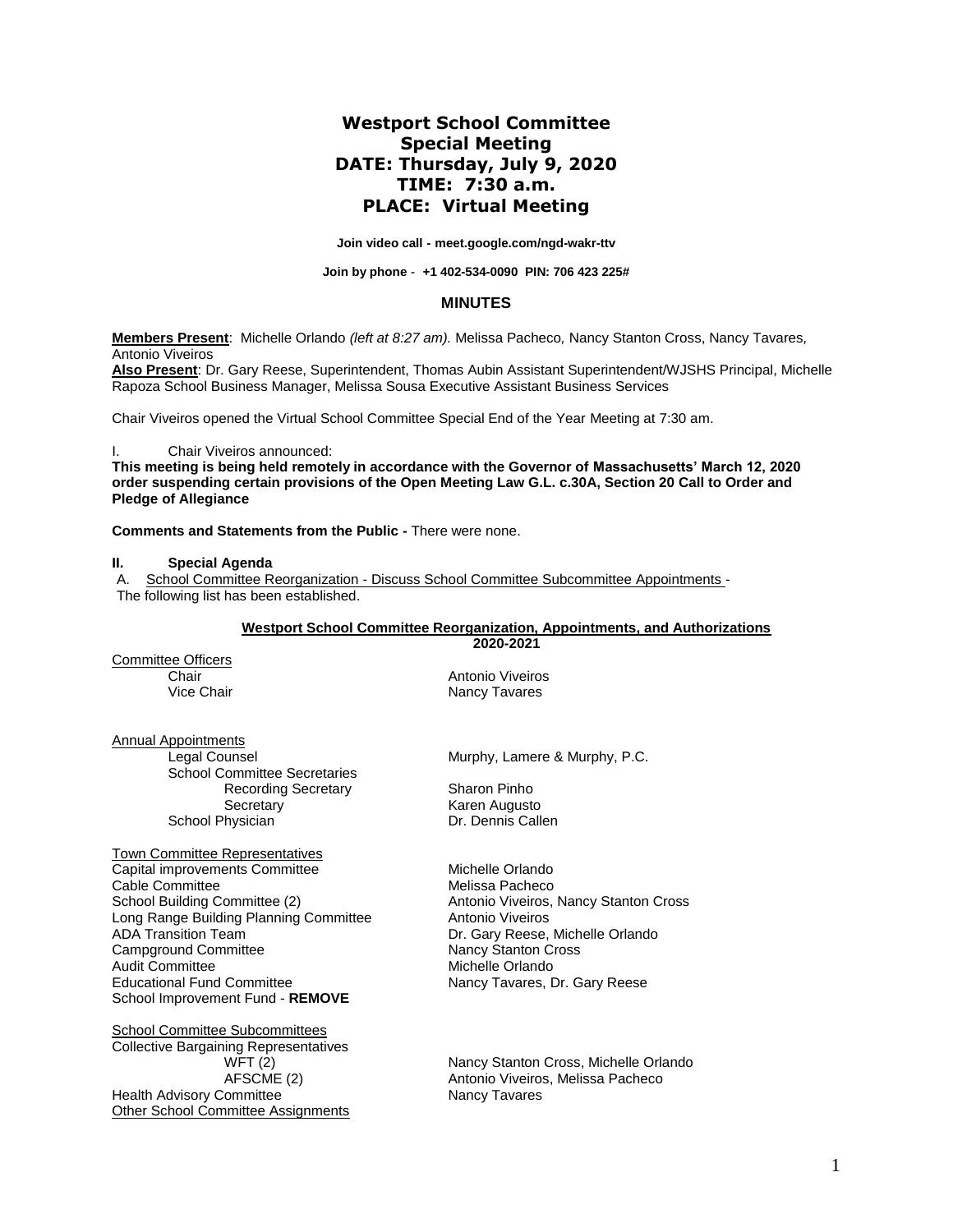| <b>MASC Policy Review Subcommittee</b> |
|----------------------------------------|
| Master Plan Update/ED Section          |

Melissa Pacheco Nancy Tavares

B. School Committee Regular Meeting Calendar - Westport School Committee Meeting Dates for July 2020-June 2021 will remain as presented. Meetings held on the first and third Thursdays of each month at 6:30 pm.

# **III. Action Agenda**

| A. Fiscal 2020 Year End Transfers/Encumbrances Superintendent's Recommendations:<br>1. To Encumber Fiscal Year 2020 Funds to be expended for Salaries and Goods and Services; Dr. Reese reported a total<br>of \$2,556,913.14 for FY20 encumbrance. These funds were incurred prior to June 30 for salaries, goods and services.<br>A motion was made to approve the encumbered FY 2020 Funds to be expended for Salaries, Goods and Services.<br>Motion by Tavares, seconded by Orlando<br>5/0/0 |       |  |
|---------------------------------------------------------------------------------------------------------------------------------------------------------------------------------------------------------------------------------------------------------------------------------------------------------------------------------------------------------------------------------------------------------------------------------------------------------------------------------------------------|-------|--|
| 2. To Approve Fiscal Year 2020 Line Item Transfers;<br>Dr. Reese recommends approval of 6 transfers in the amount of \$388,918.97.<br>A motion was made to approve the FY20 EOY Transfers as recommended.<br>Motion by Orlando, seconded by Pacheco                                                                                                                                                                                                                                               | 5/0/0 |  |
| 3. To Approve Total Expenditure for Fiscal Year 2020;<br>Dr. Reese reported the total amount spent by the district from town funds was \$18,773,515.80. Dr. Reese recommends approval<br>to close out the FY20 budget.<br>A motion was made to approve \$18,773,515.80 as total expenditures for FY20.                                                                                                                                                                                            |       |  |
| Motion by Stanton Cross, seconded by Orlando                                                                                                                                                                                                                                                                                                                                                                                                                                                      | 5/0/0 |  |
| 4. To Approve Returning Fiscal Year 2020 Unexpended Funds from Fiscal Year 2020 Town Meeting Appropriation to the Town<br>of Westport General Fund: FY20 surplus SPED Transportation Expenses unexpended funds reached \$7,615.20. Funds<br>remaining from capital expenditures reached approximately \$42,734.                                                                                                                                                                                   |       |  |
| Discussion took place on informing the Town about how the schools will be receiving this money back and would like to present<br>this at the next budget meeting.                                                                                                                                                                                                                                                                                                                                 |       |  |
| 5. To Approve Returning Fiscal Year 2019 Unexpended Encumbrances to the Town of Westport General Fund -                                                                                                                                                                                                                                                                                                                                                                                           |       |  |
| A motion was made to return \$5,566.09 to the Town for FY19 encumbrances.<br>Motion by Tavares, seconded by Orlando                                                                                                                                                                                                                                                                                                                                                                               | 5/0/0 |  |
| Review and Act on Minutes of Thursday, June 18, 2020 and Monday, June 29, 2020 -<br>В.<br>A motion was made to approve the Minutes of Thursday, June 18, 2020 and Monday, June 29, 2020.<br>Motion by Tavares, seconded by Orlando                                                                                                                                                                                                                                                                | 5/0/0 |  |
| C. Review and Act on Vending and Milk & Dairy Bids for SY2020-2021 -                                                                                                                                                                                                                                                                                                                                                                                                                              |       |  |
| Ms. Rapoza is recommending the following vendors:<br>Pepsi Bottling Group of Sagamore for beverage and vending contract for 2020-2021 school year.<br>White Brothers Dairy of Acushnet for milk and dairy products for 2020-2021 school year.<br>A motion was made to approve the recommended vendors for SY 20-21.<br>Motion by Tavares, seconded by Pacheco<br>D. Review and Act on School Committee Resolution: COVID-19 State Funding - This resolution is to support                         | 5/0/0 |  |
| adequate funding for extensive supplies for COVID19 related needs.                                                                                                                                                                                                                                                                                                                                                                                                                                |       |  |

A motion was made to have the Westport School Committee support the COVID19 State Funding Resolution. Motion by Stanton Cross, seconded by Orlando

*(Ms. Orlando left here at 8:27 am.)*

## **V. Informational Agenda**

A. Superintendent Report – Dr. Reese requested to be placed on the select board agenda.

Summer School programming began and Ms. Chaves reported that on Monday everything ran very well with guidelines being followed.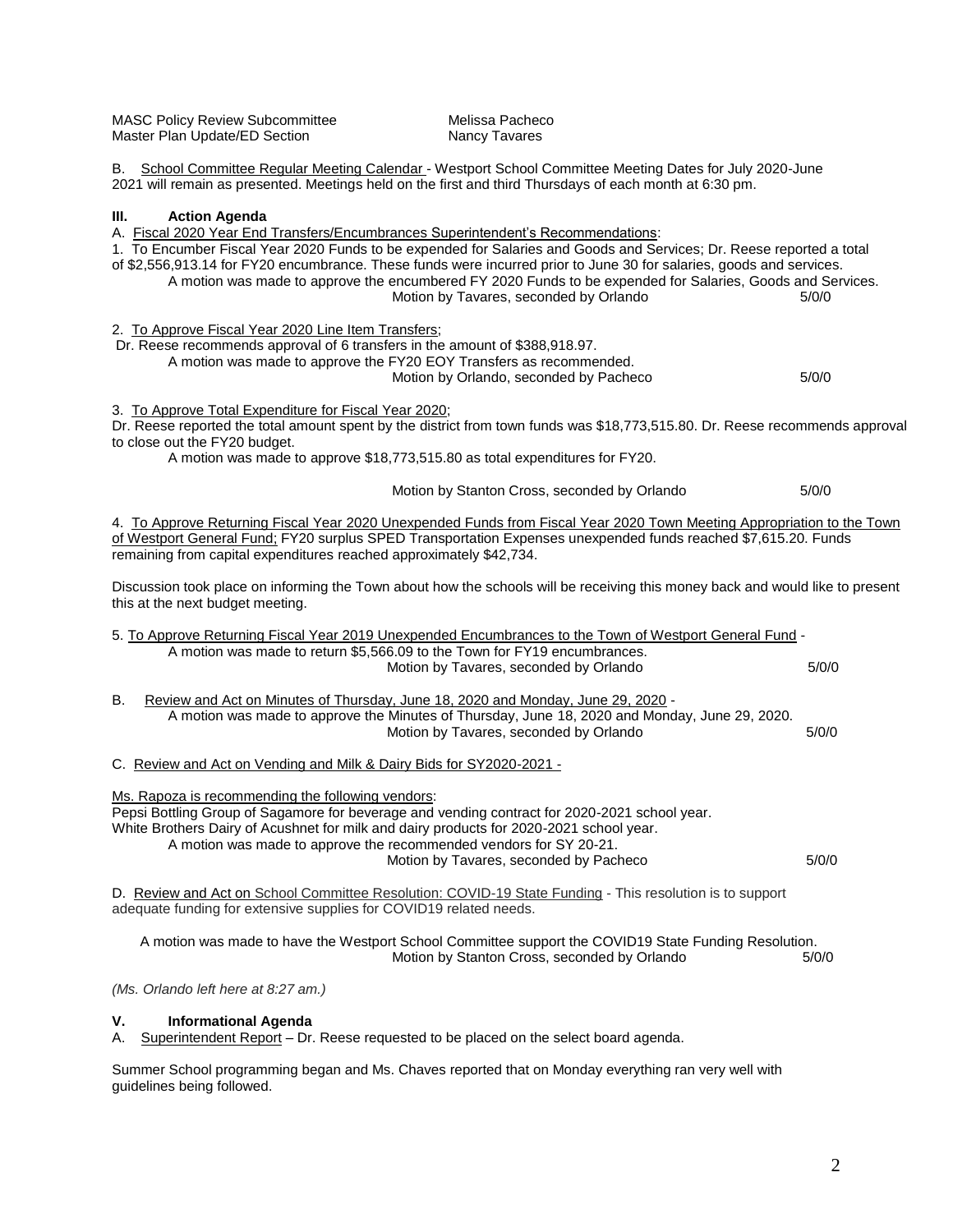Dr. Reese presented a PowerPoint to the committee covering various topics.

At the end of June, the Education Commissioner provided fall reopening guidance. The goal is to provide a safe return for as many students, maximize learning and address holistic needs. There were many stakeholders and experts involved in the preparation of this guidance document. All districts were instructed to prepare 3 reopening plans. One for 100% in person learning, one for 100% remote learning, and one for a hybrid model using both remote and in-school.

Financial Relief Funds include ESSER Funds - Emergency Relief Funds, CARES Act Fund, Coronavirus Relief Funds - (\$215 per student need more information on how to use funds), and competitive funds grants.

Dr. Reese reported they looked at a variety of studies and found schools were not a major role in COVID19. Children were less likely to become infected and less likely to infect others as well as COVID19 being lower in children.

Health and Safety Requirements for In-Person Learning includes masks/face coverings, physical distancing, student grouping, screening upon entry (no temperature checking) but provide information to parents on what they should be checking on, hand washing/sanitizing, COVID19 related isolation space, flu vaccine guidance to be provided by DPH, health and safety/PPE supplies.

Learning time includes 5 days a week/using alternative spaces and external spaces, staffing alternatives, reduce mixing of groups.

Discussion took place on the sample size not being typical with some of these studies. They are not grounded for evidence. There is a need to be cautious.

Discussion on the use of masks for grades 2 and up took place. Students must wear masks or clear shields at all times during 3 feet apart distancing. There will be times to have a break from the mask built in. Members expressed concerns about how this will be impossible for students and that the Commissioner should be informed. Dr. Reese will reach out to the Commissioner expressing these concerns.

Teams are in place working together in a variety of areas concerning fall reopening plans. A family survey was sent out, staff survey is being developed, there will be training for students, staff, and families.

Committees working on return to school plans need to have a recommendation plan by the end of July.

No transportation guidance has been issued to date.

Some districts are adjusting start times and vacations. WFT contract may have language that defines start dates.

B. Bill Warrant Update: 6-30-20 and 7-3-20 - Chair Viveiros acknowledged reviewing and signing the bill warrant dated 6.30.20 in the amount of \$269,707.91. Chair Viveiros acknowledged reviewing and signing the bill warrant dated 7.3.20 in the amount of \$1,218.46. Both bill warrants were emailed to school committee members for review on June 23, 2020.

### C. Subcommittee Updates -

**School Building Committee** - Chair Viveiros reported they are on schedule. The Library wants information on the parking lot area. In addition, use of the access road going to the WES will be needed by mid-August. Final steel for the gymnasium has arrived. Mr. Marks is planning to set up on site tours for small groups.

**Policy Subcommittee** - Ms. Pacheco reported the next Policy Subcommittee Meeting will take place on Tuesday July 14 at 4 pm. Mr. Viveiros requested to review the Acceptable Use Policy.

A request was made to send out a press release that Westport Community Schools provides one-to-one K-12 learning with the purchase of Chromebooks. Dr. Reese will work on this.

### **VI. Comments and Statements from the Public -** There were none.

**VII. Adjourn -** A motion was made to adjourn the Virtual School Committee Special End of the Year Meeting. Motion by Pacheco, seconded by Stanton Cross 4/0/0

The Virtual School Committee Special End of the Year Meeting ended at 9:15 am.